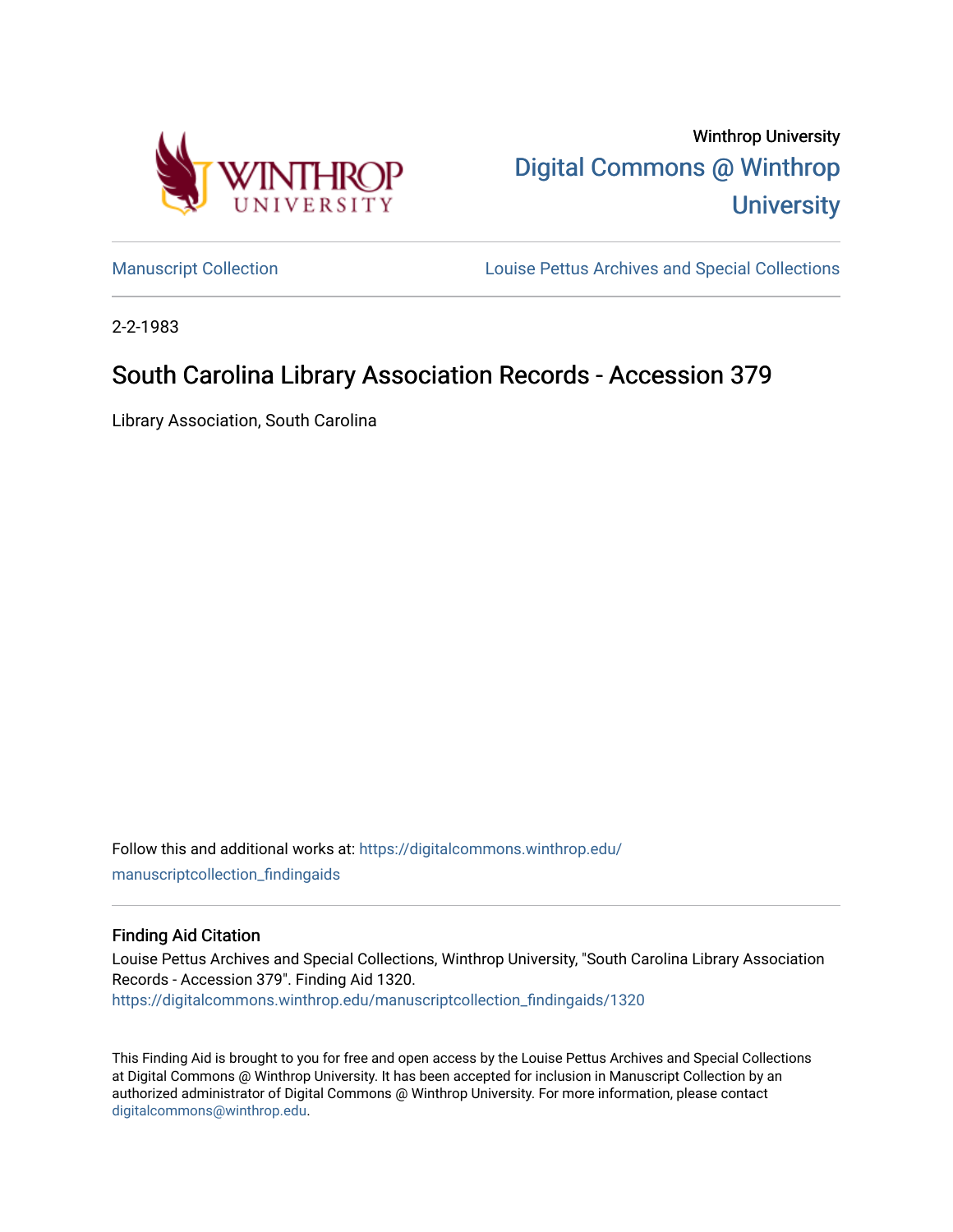## **WINTHROP UNIVERSITY LOUISE PETTUS ARCHIVES & SPECIAL COLLECTIONS**

# **MANUSCRIPT COLLECTION**

# **ACCESSION 379**

# **SOUTH CAROLINA LIBRARY ASSOCIATION RECORDS**

1915-1984

74 Boxes, 224 Folders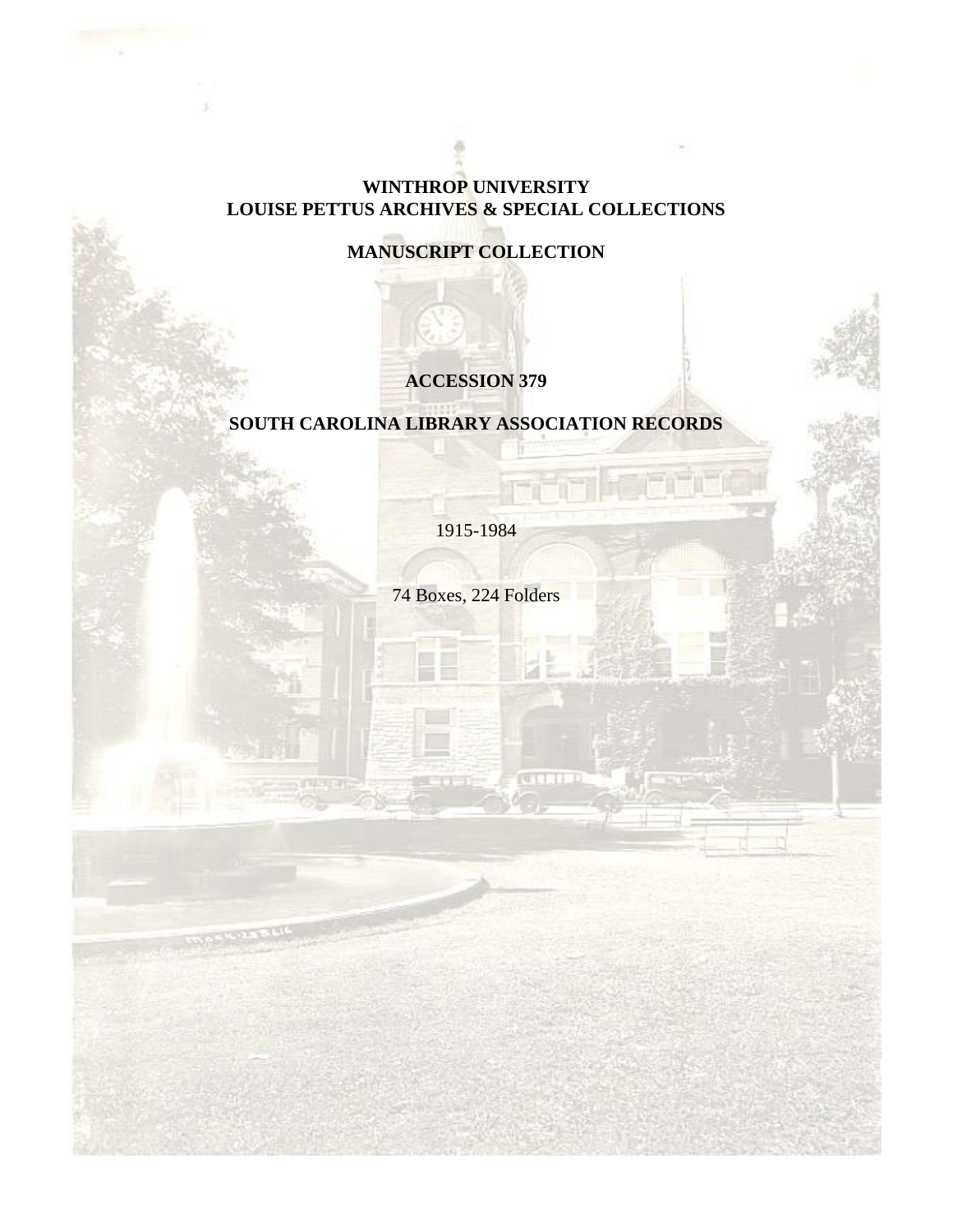#### **WINTHROP UNIVERSITY LOUISE PETTUS ARCHIVES & SPECIAL COLLECTIONS**

#### **MANUSCRIPT COLLECTION**

Acc. No. : \_379\_ Processed By: Edward Lee Additions:  $\qquad \qquad$ ,  $\qquad \qquad$ ,  $\qquad \qquad$  Date: February 2, 1983

No. of Sections: 3

#### **SOUTH CAROLINA LIBRARY ASSOCIATION RECORDS**

**I**

The organizational records of the South Carolina Library Association (SCLA) were deposited with the Winthrop University Department of Archives and Special Collections on December 19, 1980.

> Linear feet of shelf space occupied: 19 ft., 8500 pieces Approximate number of pieces: 37,000

Restrictions: Open to researchers under the rules and regulations of the Louise Pettus Archives & Special Collections at Winthrop University.

Literary Rights: For information concerning literary rights please contact the Louise Pettus Archives & Special Collections at Winthrop University.

Notices were released to the following journals and catalogs: NUMC, February 14, 1983

Scope and Content Note: **This collection consists primarily of detailed organizational records of the South Carolina Library Association (S.C.L.A.) for the period 1915-1981. Financial records of the organization are included. Comprehensive information concerning the S.C.L.A.'s annual conventions from 1915 until 1981 is present. Various projects in which S.C.L.A. participated (e.g. Tennessee Valley Library Council Survey, S.C.L.A. Loan Fund, National Library Week) are welldocumented. Publications of the organization as well as other professional publications are included in the collection. Correspondence of the association's president, treasurer, and secretary is found in this collection. S.C.L.A. was founded in 1915 with the purpose "to stimulate throughout South Carolina an interest in free public libraries and to promote the establishment of such libraries in all communities so that good books may be readily accessible to the people of all classes in every community in the State." The purpose has evolved since "to arouse and stimulate an interest in the development of libraries, to be a medium of information in (that) regard..., and to bring into touch her library force that they may gather additional strength and inspiration for the work." 1**

Transfer of Items: N/A

 $\overline{a}$ 

<sup>&</sup>lt;sup>1</sup> South Carolina Library Association webpage (2021). <https://www.scla.org/history-of-the-association>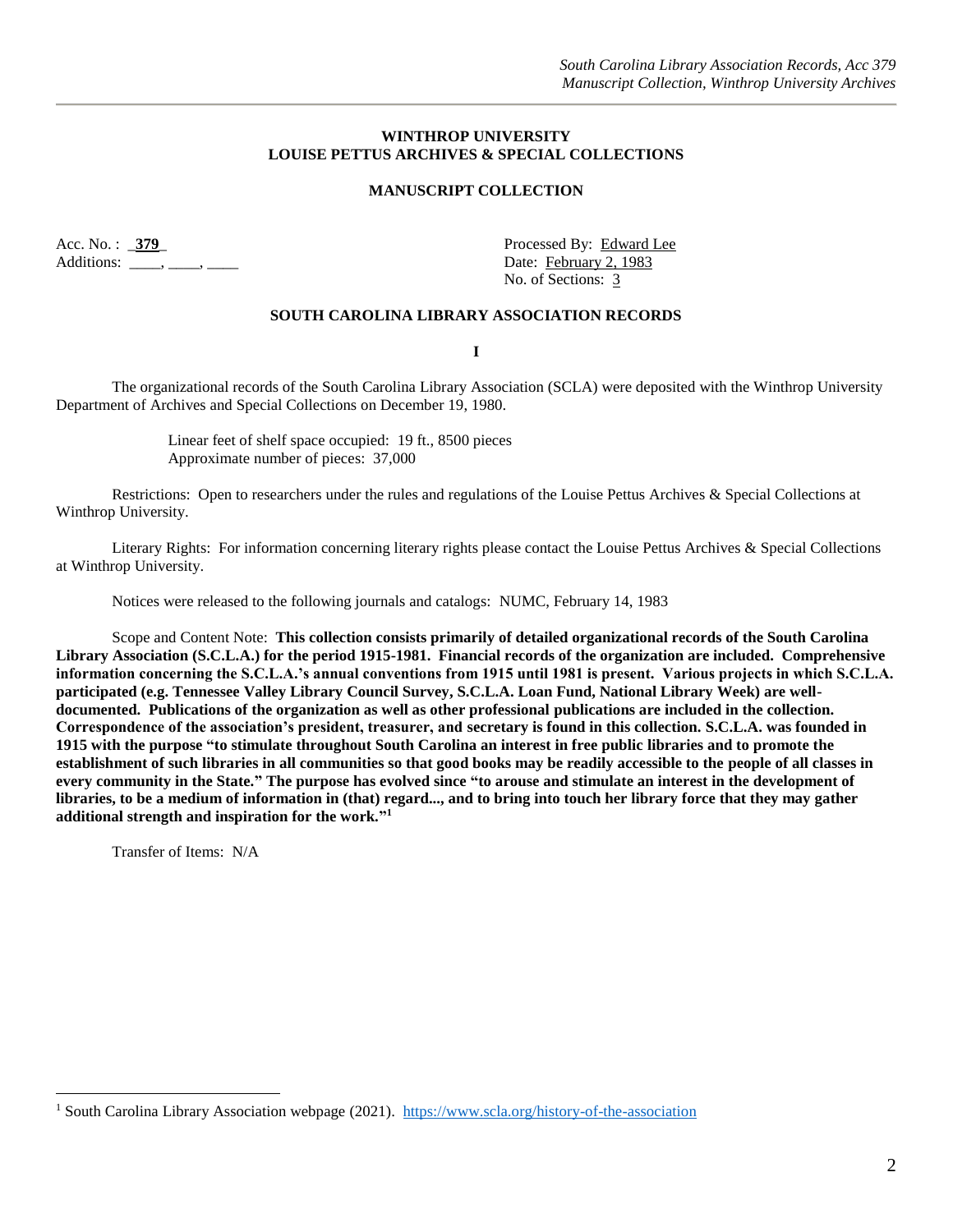#### **II**

### **ORGANIZATIONAL HISTORY**

| 1915 | On October 27, a group of librarians and other interested individuals met at the University of South Carolina Library<br>to organize the South Carolina Library Association. Twenty-four persons became charter members of the<br>organization, and R.M. Kennedy was elected the association's first president. |
|------|-----------------------------------------------------------------------------------------------------------------------------------------------------------------------------------------------------------------------------------------------------------------------------------------------------------------|
| 1922 | Louise McMaster was elected the first female president of SCLA at the organization's annual convention held in<br>Darlington, S.C.                                                                                                                                                                              |
| 1946 | SCLA's annual Convention was convened in Asheville, N.C. on October 25. This convention was the first one to<br>take place outside South Carolina.                                                                                                                                                              |
| 1950 | Naomi Derrick was elected SCLA president October 14 at a convention held in Atlanta, Georgia.                                                                                                                                                                                                                   |
| 1967 | The association's first three day convention occurred October 5-7 in Myrtle Beach, S.C. Josephine Crouch was<br>elected the organization's president.                                                                                                                                                           |
| 1971 | J. Mitchell Reames became the only SCLA president to have been elected for two non-consecutive terms.<br>Previously, Mr. Reames served as association president in 1949.                                                                                                                                        |
| 1981 | The SCLA held a joint convention in Charlotte, N.C. with North Carolina's Library Association.                                                                                                                                                                                                                  |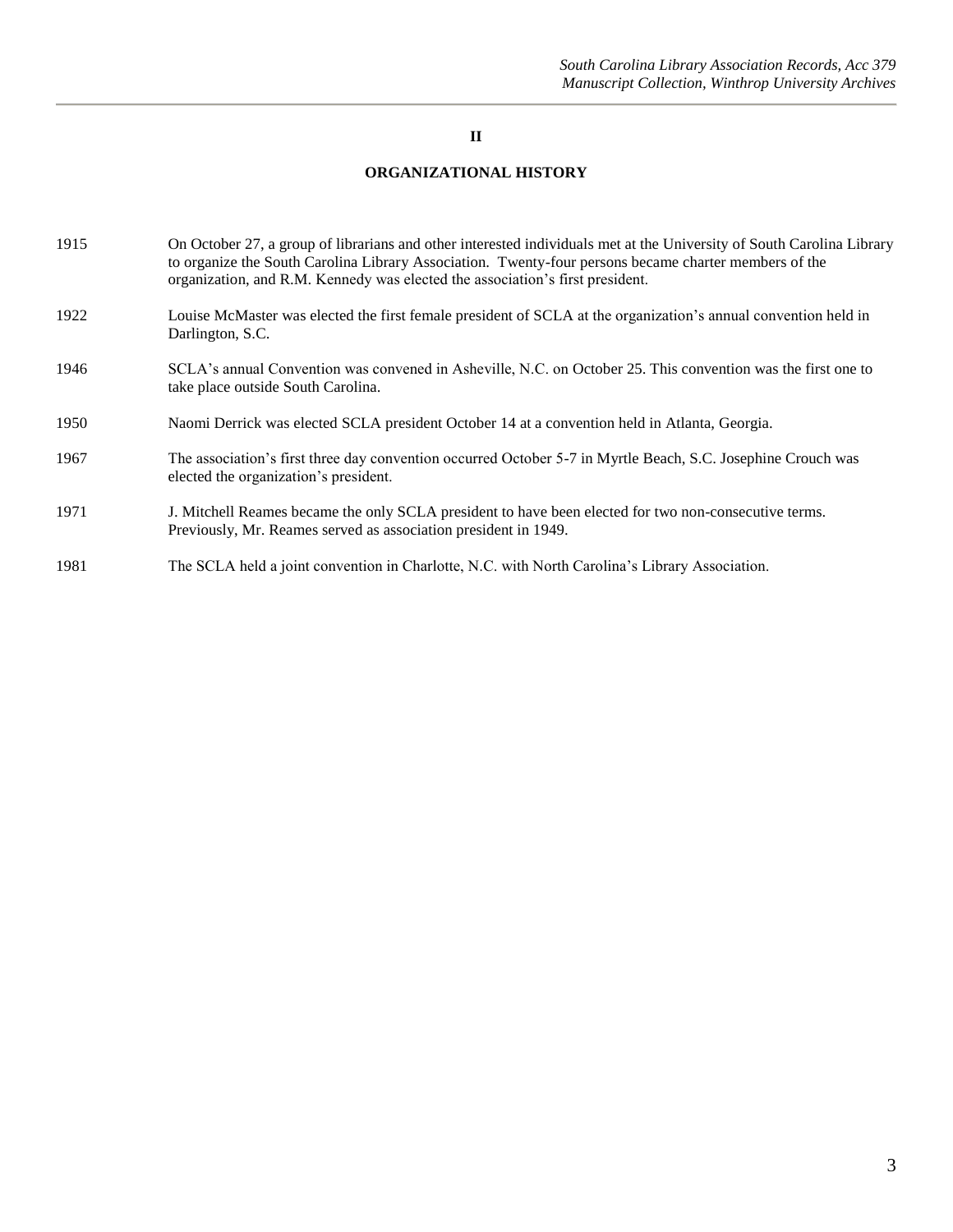### **DESCRIPTION OF SERIES**

|           | <b>Box(es)</b> Folder(s) | <b>Series</b>                                                                                                                                                                                                                                                                                                                                            | Year(s)   |
|-----------|--------------------------|----------------------------------------------------------------------------------------------------------------------------------------------------------------------------------------------------------------------------------------------------------------------------------------------------------------------------------------------------------|-----------|
|           |                          | A) SOUTH CAROLINA LIBRARY ASSOCIATION (SCLA)<br><b>ADMINISTRATIVE RECORDS</b>                                                                                                                                                                                                                                                                            |           |
| 1         | $1 - 2$                  | <b>SCLA CONSTITUTIONS</b><br>Consists of copies of the association's constitutions and amendments. In<br>chronological order.                                                                                                                                                                                                                            | 1934-1977 |
| 2         | $3 - 5$                  | <b>SCLA BUDGETS</b><br>Consists of copies of proposed and approved budgets for the organization. In<br>chronological order.                                                                                                                                                                                                                              | 1961-1979 |
| 3         | $6 - 10$                 | <b>SCLA TREASURER'S AND FINANCIAL REPORTS</b><br>Consists of monthly and periodic statements issued by the association's treasurer<br>detailing the financial status of the organization. In chronological order.                                                                                                                                        | 1940-1978 |
| 4         | $11 - 12$                | <b>SCLA AUDIT REPORTS</b><br>Consists of annual reports from the organization's Auditing Committee which was<br>initially authorized to review the association's solvency. Consists also of more recent<br>annual reports from various Certified Public Accountants who examined the<br>financial condition of the organization. In chronological order. | 1956-1978 |
| $5 - 8$   | $13 - 21$                | <b>SCLA MEMBERSHIP LISTS</b><br>Consists of listings of dues paying members of the association. Also includes listing<br>of libraries in SC during the period 1918-1937. In chronological order.                                                                                                                                                         | 1915-1981 |
| 9         | $22 - 23$                | <b>SCLA EXECUTIVE COMMITTEE MEMBERSHIP LISTS</b><br>Consists of listings of the members of the organization's governing board. Includes<br>the names and positions of committee members. In chronological order.                                                                                                                                         | 1940-1981 |
| $10 - 14$ | 24-34                    | <b>SCLA EXECUTIVE COMMITTEE MEETING MINUTES</b><br>Consists of the approved minutes and agendas of the executive committee sessions.<br>In chronological order.                                                                                                                                                                                          | 1935-1981 |
| $15 - 20$ | $35-63$                  | <b>SCLA COMMITTEES</b><br>Consists of information, reports and correspondence concerning the association's<br>committees. See appendix #1 for list of committees. In chronological order by<br>respective committee.                                                                                                                                     | 1939-1980 |
|           |                          | B) SOUTH CAROLINA LIBRARY ASSOCIATION (SCLA)<br><b>CORRESPONDENCE</b>                                                                                                                                                                                                                                                                                    |           |
| $21 - 26$ | 64-85                    | SCLA PRESIDENT'S CORRESPONDENCE<br>Consists of letters to/from various presidents of the association. See appendix #2 for<br>list of presidents. In chronological order.                                                                                                                                                                                 | 1947-1979 |
| 27-29     | 85-93                    | <b>SCLA TREASURERS' CORRESPONDENCE</b><br>Consists of letters to/from various treasurers of the association. Included also are the<br>ledgers maintained by various treasurers. In chronological order.                                                                                                                                                  | 1947-1979 |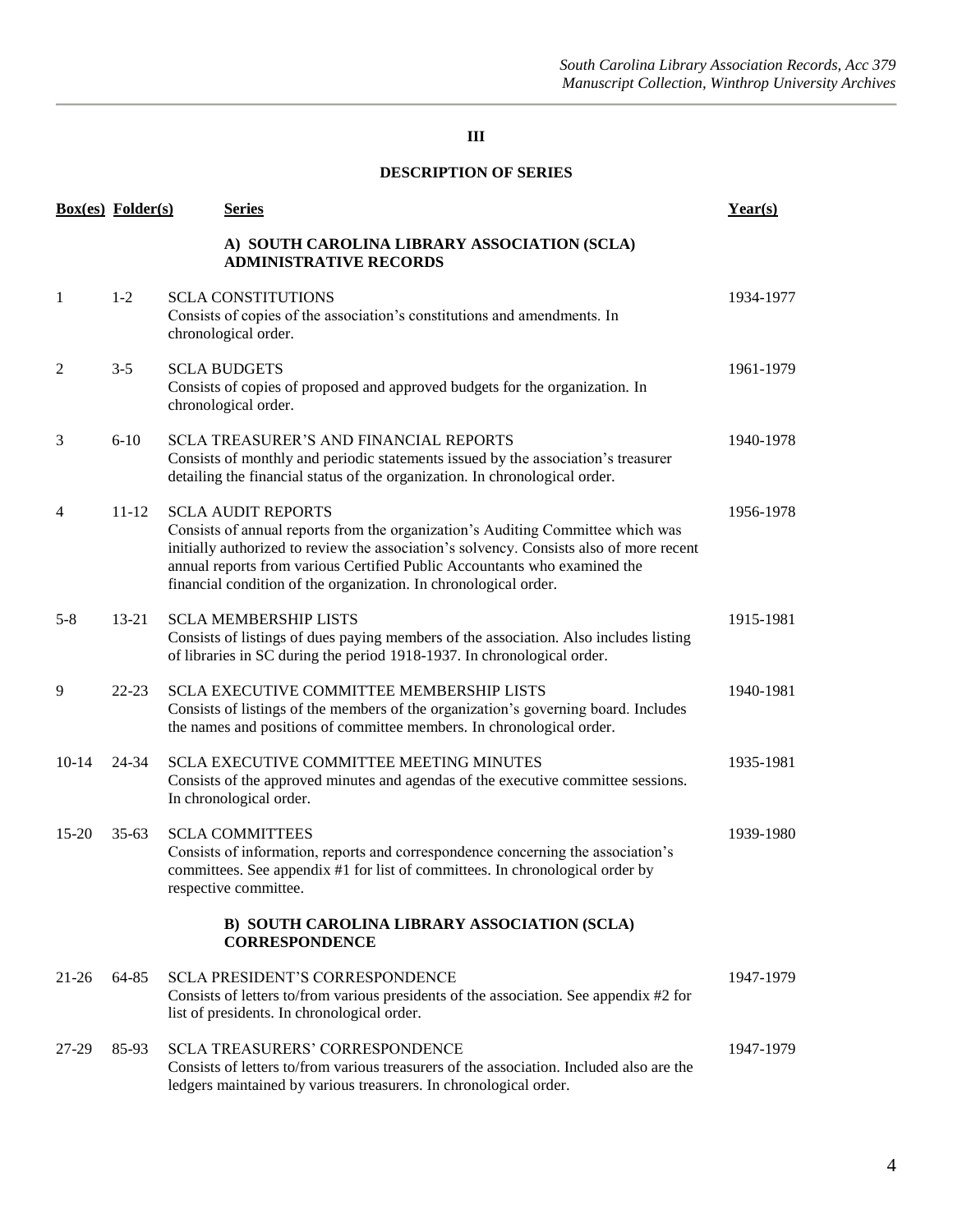## **DESCRIPTION OF SERIES (cont.)**

|           | <b>Box(es)</b> Folder(s) | <u>Series</u>                                                                                                                                                                                                                                                                                                                                                                                                                                                                                                                                                                                             | Year(s)       |
|-----------|--------------------------|-----------------------------------------------------------------------------------------------------------------------------------------------------------------------------------------------------------------------------------------------------------------------------------------------------------------------------------------------------------------------------------------------------------------------------------------------------------------------------------------------------------------------------------------------------------------------------------------------------------|---------------|
| 30        | 94-99                    | SCLA SECRETARIES' CORRESPONDENCE<br>Consists of letters to/from various secretaries of the association. Included also are<br>sections from the notebooks of various secretaries. In chronological order.                                                                                                                                                                                                                                                                                                                                                                                                  | 1941-1979     |
| $31 - 33$ |                          | 100-108 LEGISLATIVE CORRESPONDENCE<br>Consists of letters to/from various members of the U.S. Congress concerning<br>legislation of interest to the association. Among the legislation included in this series<br>are the Public Library Services Act, the Library Demonstration Act, and the act to<br>establish grievance procedures for municipal employees. Included also is pertinent<br>correspondence concerning proposed legislation. Included also is correspondence<br>with state government officials concerning legislation affecting libraries in South<br>Carolina. In chronological order. | 1938-1980     |
| 34-43     |                          | 109-141 GENERAL CORRESPONDENCE<br>Consists of various letters to/from SCLA members. In chronological order.                                                                                                                                                                                                                                                                                                                                                                                                                                                                                               | 1923-1981     |
|           |                          | C) SOUTH CAROLINA LIBRARY ASSOCIATION (SCLA)<br><b>CONVENTIONS</b>                                                                                                                                                                                                                                                                                                                                                                                                                                                                                                                                        |               |
| 44-61     |                          | 142-186 SOUTH CAROLINA LIBRARY ASSOCIATION(SCLA) CONVENTIONS<br><b>RECORDS</b><br>Consists of comprehensive information concerning the association's statewide<br>conventions and one-day meetings. Included are programs, agendas, reports, and<br>correspondence pertaining to SCLA conventions. Arranged chronologically.<br>Included also is a bound volume titled Records of SCLA which provides information<br>on early organizational meetings.                                                                                                                                                    | 1915-1981     |
|           |                          | D) SOUTH CAROLINA LIBRARY ASSOCIATION (SCLA)<br><b>PROJECTS</b>                                                                                                                                                                                                                                                                                                                                                                                                                                                                                                                                           |               |
| $62 - 64$ |                          | 187-194 TENNESSEE VALLEY LIBRARY COUNCIL (TVLC) SURVEY<br>Consists of comprehensive information, records, correspondence concerning this<br>survey of library services. In chronological order.                                                                                                                                                                                                                                                                                                                                                                                                           | 1946-1949, nd |
| 65        |                          | 195-198 SCLA LOAN FUND<br>Consists of comprehensive information, records, and correspondence concerning the<br>association's project which loaned funds to students who enrolled in librarian<br>training institutions. In chronological order.                                                                                                                                                                                                                                                                                                                                                           | 1951-1962     |
| 66        |                          | 199-200 NATIONAL LIBRARY WEEK<br>Consists of information, records, and correspondence concerning the state<br>association's participation in National Library Week. In chronological order.                                                                                                                                                                                                                                                                                                                                                                                                               | 1960-1967, nd |
| 66        | 201                      | <b>SCLA REPRINT PROJECT</b><br>Consists of information, records, and correspondence pertaining to the association's<br>project to publish books which were out-of-print. In chronological order.                                                                                                                                                                                                                                                                                                                                                                                                          | 1971-1974     |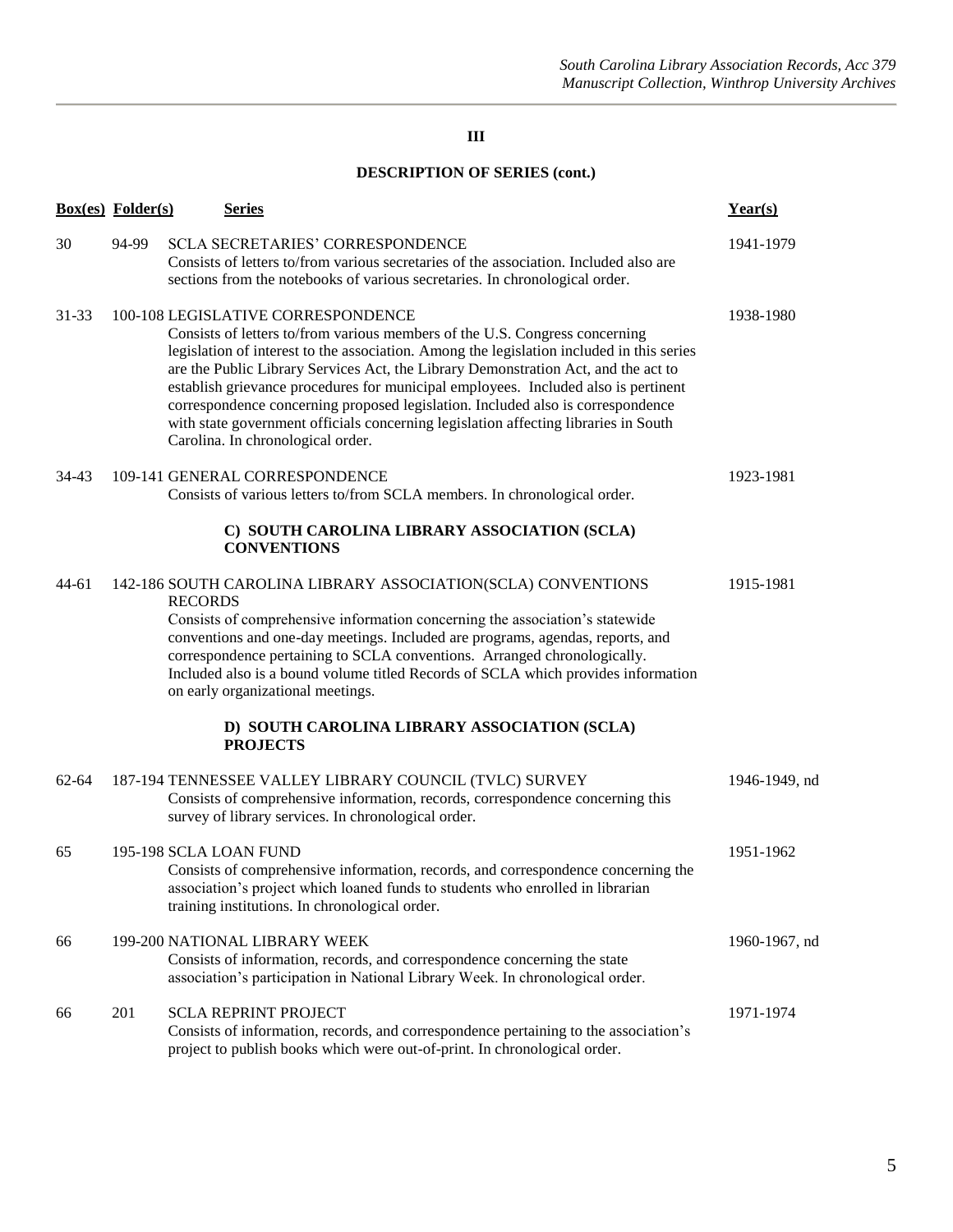## **DESCRIPTION OF SERIES (cont.)**

|       | <b>Box(es)</b> Folder(s) | <b>Series</b>                                                                                                                                                                                                                                                                                                               | Year(s)       |
|-------|--------------------------|-----------------------------------------------------------------------------------------------------------------------------------------------------------------------------------------------------------------------------------------------------------------------------------------------------------------------------|---------------|
| 67    |                          | 202-203 SANDLAPPER MAGAZINE INDEXING PROJECT<br>Consists of information, records, and correspondence concerning the association's<br>project to coordinate the indexing of Sandlapper Magazine. In chronological order.                                                                                                     | 1971-1974     |
| 67    | 204                      | DR. MOORE'S GUIDE TO RESEARCH MATERIALS IN SOUTH CAROLINA<br>Consists of correspondence concerning SCLA's participation in preparation of Dr.<br>John Moore's Guide. In chronological order.                                                                                                                                | 1964-1966, nd |
|       |                          | E) SOUTH CAROLINA LIBRARY ASSOCIATION (SCLA)<br><b>PUBLICATIONS</b>                                                                                                                                                                                                                                                         |               |
| 68    | 205                      | <b>SCLA HANDBOOK</b><br>Consists of copies of the association's original and revised handbooks. In<br>chronological order.                                                                                                                                                                                                  | 1962-1969     |
| 69    | 206                      | <b>SCLA LIBRARY BULLETIN</b><br>Consists of copies of this publication. In chronological order.                                                                                                                                                                                                                             | 1950-1952     |
| 69    | 207                      | <b>SCLA SOUTH CAROLINA LIBRARIAN</b><br>Consists of copies of this publication. In chronological order.                                                                                                                                                                                                                     | 1956-1964     |
| 69    | 208                      | <b>SCLA NEWS FOR S.C. LIBRARIES</b><br>Consists of copies of this publication. In chronological order.                                                                                                                                                                                                                      | 1978          |
| 69    | 209A                     | <b>SCLA NEWS AND VIEWS</b><br>Consists of copies of this publication. In chronological order.                                                                                                                                                                                                                               | 1979-1981     |
| 69    | 209B                     | <b>ASCR NEWS</b><br>Consists of copies of this publication in chronological order. This publication is<br>sponsored by South Carolina Library Association-Archives and Special Collections<br>Roundtable.                                                                                                                   | 1982-1984     |
|       |                          | F) INFORMATION RELATING TO OTHER PROFESSIONAL<br><b>ORGANIZATIONS</b>                                                                                                                                                                                                                                                       |               |
| 70-72 |                          | 210-215 AMERICAN LIBRARY ASSOCIATION (ALA)<br>Consists of copy of ALA Constitution bylaws. Consists also of copies of ALA<br>Bulletin and "Washington Newsletter." Consists also of information, reports, and<br>correspondence to/from ALA. In chronological order.                                                        | 1955-1981     |
| 73    |                          | 216-219 SOUTHEAST LIBRARY ASSOCIATION (SELA)<br>Consists of information, reports, and correspondence to/from SELA. In<br>chronological order.                                                                                                                                                                               | 1948-1978, nd |
| 74    | 220                      | CONSTITUTIONS AND PUBLICATIONS FROM OTHER STATE LIBRARY<br><b>ASSOCIATIONS</b><br>Consists of copies of the constitutions and publications from library associations in<br>other states. This series consists primarily of constitutions/publications from states in<br>Southeastern United States. In chronological order. | 1966-1981     |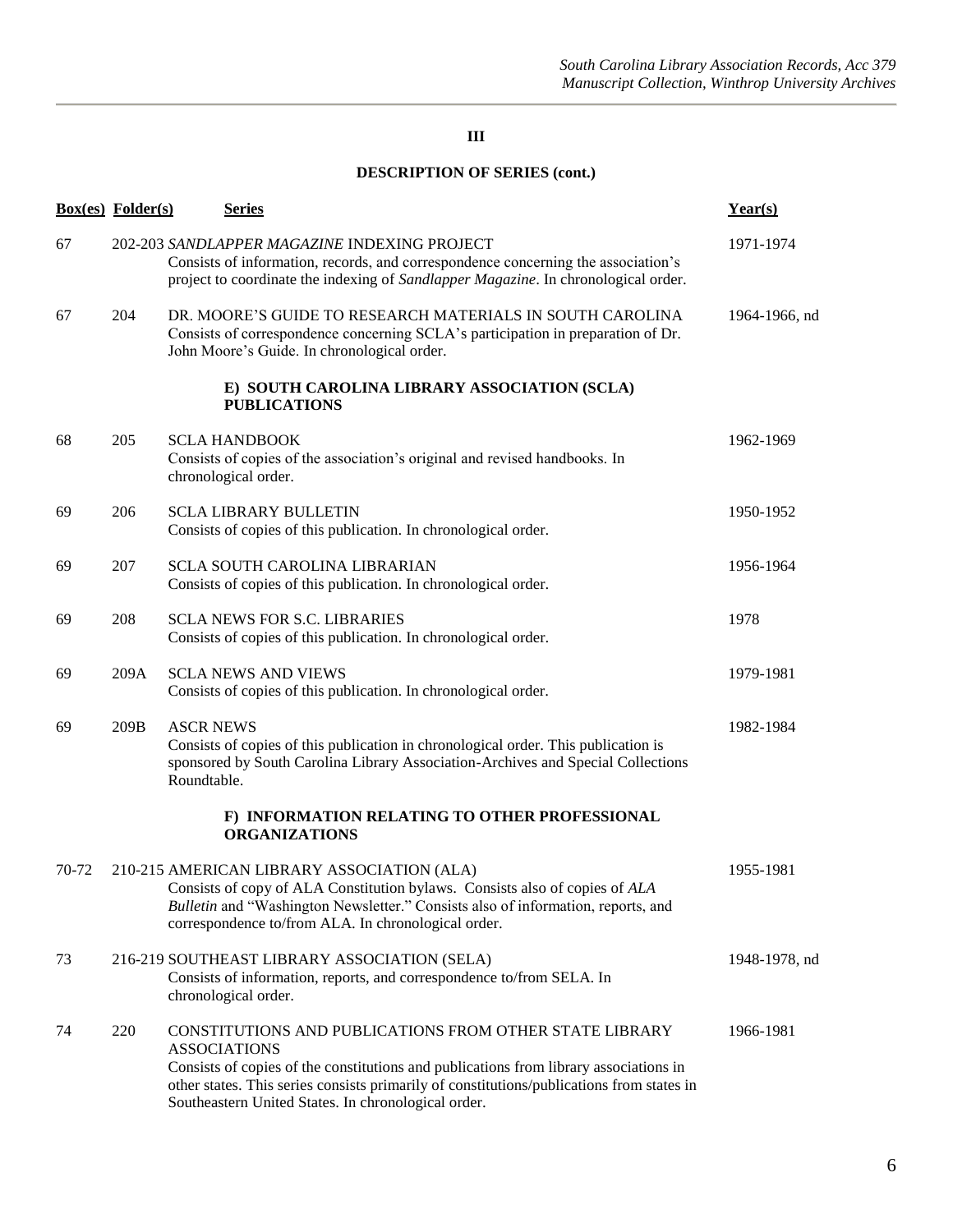## **DESCRIPTION OF SERIES (cont.)**

|    | <b>Box(es)</b> Folder(s) | <u>Series</u>                                                                                                                                                                        | Year(s)   |
|----|--------------------------|--------------------------------------------------------------------------------------------------------------------------------------------------------------------------------------|-----------|
| 74 |                          | 221-222 SOUTH CAROLINA COUNCIL FOR THE COMMON GOOD<br>Consists of records and information concerning this statewide organization's<br>relationship with SCLA In chronological order. | 1951-1971 |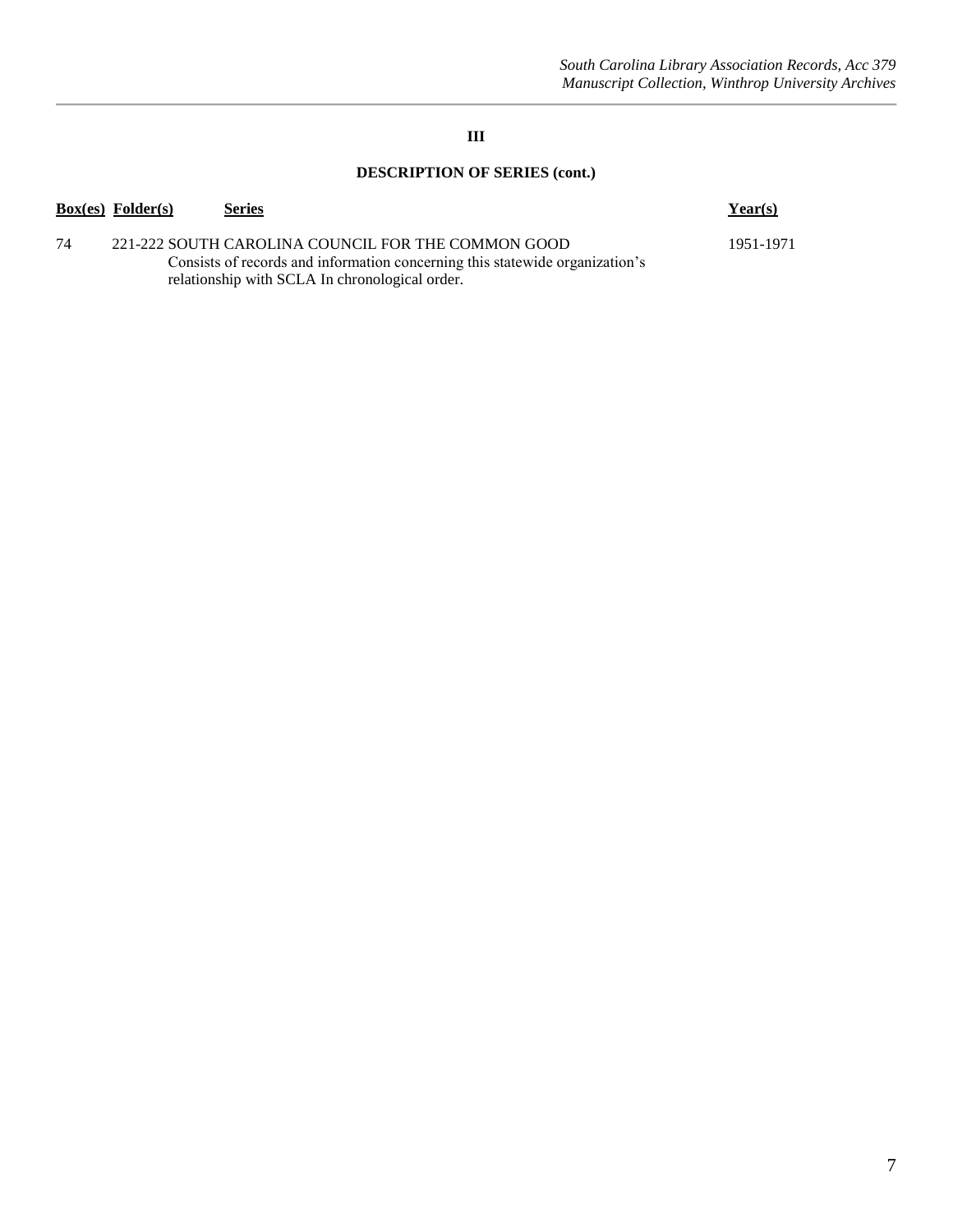#### **APPENDIX 1**

### **SOUTH CAROLINA LIBRARY ASSOCIATION (SCLA) COMMITTEES**

|    | $Box(es)$ Folder $(s)$ | Committee                                 | Date(s)          |
|----|------------------------|-------------------------------------------|------------------|
| 15 | 35                     | Ad Hoc Committee on Activities            | 1976-1977        |
| 15 | 36                     | Ad Hoc Committee on Library Relationships | 1965-1967        |
| 15 | 37                     | Archives and Records Committee            | 1950-1980        |
| 15 | 38                     | <b>Constitution and Bylaws Committee</b>  | 1958-1978        |
| 16 | 39                     | General Correspondence                    | 1939-1979, nd    |
| 16 | 40                     | <b>Editorial Committee</b>                | 1960, 1964, 1976 |
| 16 | 41                     | <b>Education Committee</b>                | 1978             |
| 16 | 42                     | <b>Exhibits Committee</b>                 | 1955-1958        |
| 16 | 43                     | Grievance Committee                       | 1976-1979, nd    |
| 17 | 44-48                  | Intellectual Freedom                      | 1951-1960, nd    |
| 18 | 49                     | Junior Members Roundtable                 | 1970-1978, nd    |
| 18 | 50                     | Legislative Committee                     | 1960-1976, nd    |
| 18 | 51                     | <b>Lists of Committees</b>                | 1960-1976, nd    |
| 18 | 52                     | Map Committee                             | 1973             |
| 18 | 53                     | Membership Committee                      | 1960-1978, nd    |
| 19 | 54                     | Nominating Committee                      | 1956-1976, nd    |
| 19 | 55-56                  | <b>Planning Committee</b>                 | 1950-1978, nd    |
| 19 | 57                     | <b>Public Relations</b>                   | 1971-1976, nd    |
| 19 | 58                     | <b>Publication Committee</b>              | 1965-1967, nd    |
| 20 | 59                     | <b>Recruiting Committee</b>               | 1950-1976, nd    |
| 20 | 60                     | <b>Resolutions Committee</b>              | 1956-1976, nd    |
| 20 | 61                     | Scholarship Committee                     | 1955-1976        |
| 20 | 62                     | Trustee Awards/Weeding                    | 1950,1960-1965   |
| 20 | 63                     | <b>Various Committees</b>                 | 1958-1979        |